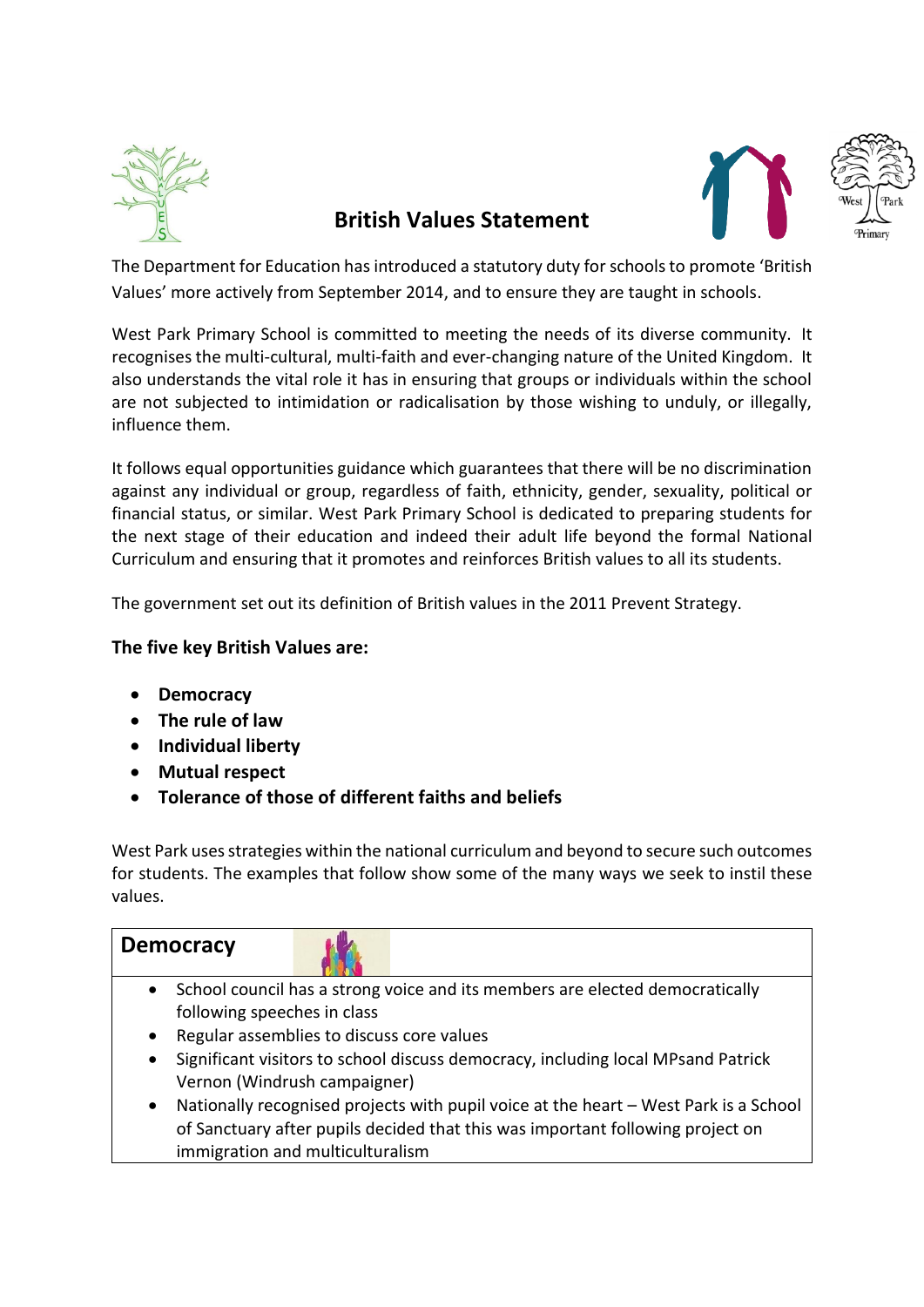- Pupils have their voices heard through the School Council and annual pupil questionnaires
- Pupil voice is embedded in learning through Visible Learning approach
- Parent questionnaire
- Pupils are at the heart of many initiatives including choosing equipment for the outdoors and selecting a new catering provider
- Equal opportunities policy is in place, shared and followed; the policy is reviewed regularly
- Pupils are given opportunities to hear different viewpoints in class e.g. through debates of issues, and conscience alley, so children hear views before forming their own opinion or making a choice. This happens in lessons across different curriculum areas.
- The governing body and staff reflects the people and community of the school
- Senior leaders and subject leaders regularly talk to pupils about their views on school life
- Pupils negotiate class rules at the start of each year
- Class votes to make key decisions

#### **The rule of law**

- Class, playground and school rules are established and consistently reinforced throughout the school day, based on being respectful, responsible, resilient and safe
- School rules are grounded in respect for all and entitlement to excellent learning experiences
- Whole school behaviour policy rewards the rule of law, and sanctions those that do not meet standards
- Everybody has the opportunity to succeed
- Pupils are taught the values and reasons behind laws to govern and protect us the responsibilities that these involve and the consequences when they are broken
- Visits from authorities such as the police, fire service, ambulance and road safety are regular parts of our school calendar and reinforce this message

## **Individual liberty**



- Pupils are encouraged to make good choices e.g. with the yearly Life Base event in school
- They can sometimes direct and have freedom in their own learning, making informed choices
- We encourage a 'can do' attitude through praise, encouragement and respect with the school moto being 'Be the best you can be!'
- Create a safe environment for all
- The anti-bullying policy and safeguarding policies are robust
- Charitable events are held in school